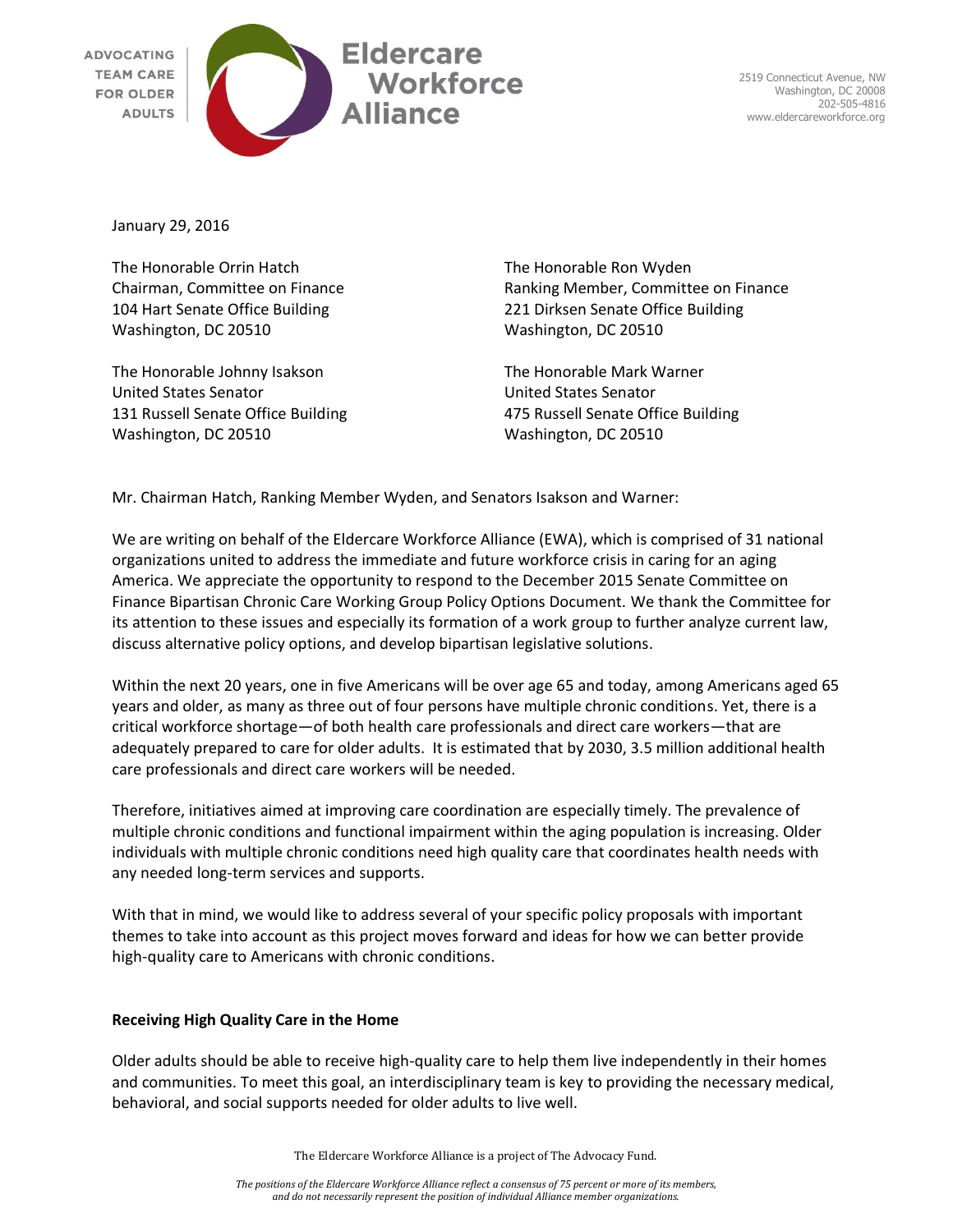In addition to health professionals, direct-care workers (home health aides and personal care aides) and family caregivers play a critical role in home care. This care provided by family caregivers and direct-care workers must be supported by a broader eldercare workforce that is trained with the skills and knowledge to meet older adults' unique needs. Unfortunately, as detailed in two recent Institute of Medicine reports<sup>1</sup>, interdisciplinary health care teams<sup>2</sup> with special training in geriatrics and gerontology will likely be in critically short supply to meet the burgeoning demand, unless we take sufficient steps to prepare for immediate and future workforce needs.

Already the U.S. is dealing with an acute shortage of direct-care workers; a shortage that will only worsen over the next 20 years as millions of Americans will need long-term health care. Home care occupations are projected to be the top two fastest-growing occupations in the nation within the next decade.<sup>3</sup> To ensure that direct-care workers are able to provide the highest-quality care to all long-term care consumers, these positions should offer comprehensive training, certification, appropriate supervision, and career advancement opportunities; livable, family-sustaining wages; affordable health insurance and other benefits; as well as balanced workloads and full-time hours if desired.<sup>4</sup>

Any proposals focused on expanding access to high-quality care in the home should recognize these realities and include components directed at ensuring we have the workforce necessary to meet patient need.

# Expanding the Independence at Home Model of Care

The Independence at Home (IAH) model is one example of how a coordinated, team based care approach can improve outcomes for Medicare beneficiaries. When looking to expand or modify this program, there are several other existing programs that could provide insights on ways to build on the successes of the current demonstration.

*Home Based Primary Care (HBPC)*: The HBPC program was created in 1972 by the Department of Veterans Affairs to serve veterans with chronic conditions by focusing on providing a home-based approach to healthcare. The HBPC mission is to provide comprehensive, interdisciplinary, primary care in the homes of veterans with complex medical, social, and behavioral conditions for whom routine clinic-based care is not effective.

 Evidence: Since its creation, among high-cost individuals, hospital days have been reduced by 62%, nursing home days by 88% and costs by 24%.

*Geriatric Resources for Assessment and Care of Elders (GRACE)*: A model to improve the quality of care for low income seniors by the longitudinal integration of geriatric and primary care services across the continuity of care.

 Evidence: Intervention patients at high risk of hospitalization in year two of a three year Randomized Controlled Trials had significantly lower hospital rates and ED visits compared to

 $\overline{a}$ <sup>1</sup> The 2008 Retooling for an Aging America: Building the Health Care Workforce and the 2012 Mental Health and Substance Use Workforce for Older Adults: In Whose Hands?

<sup>&</sup>lt;sup>2</sup> Teams include nurses, physicians, direct-care workers, physical, occupational and speech therapists, pharmacists, social workers, psychiatrists and psychologists, as well as others.

<sup>&</sup>lt;sup>3</sup> PHI, "Facts 1: Occupational Projections for Direct-Care Workers 2010-2020," February 2013

<sup>4</sup> Dawson, Steven L., "Improving Jobs and Care: A National Sector Strategy," PHI.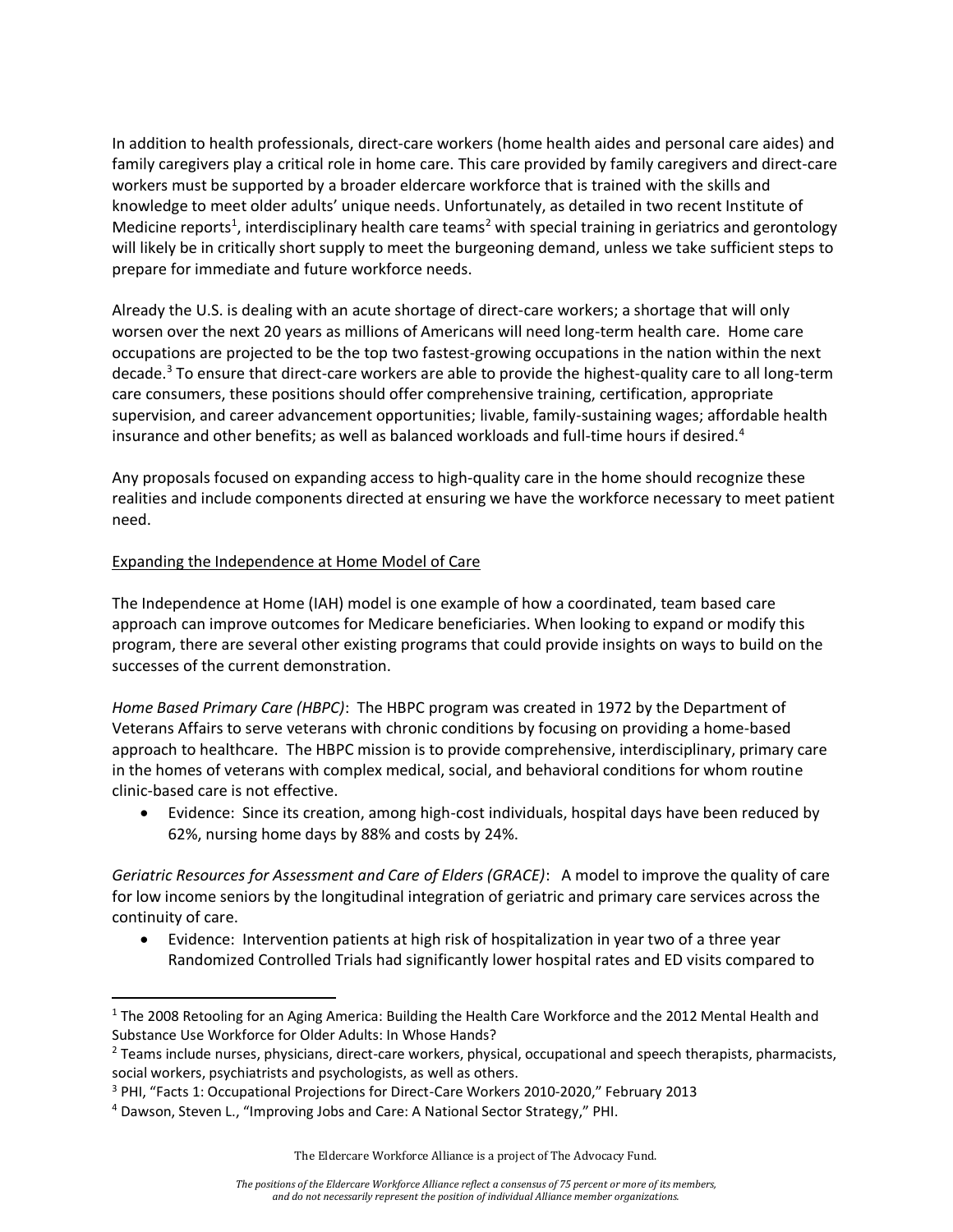control group patients. The intervention was cost neutral in the first two years and showed a cost savings in year three.

*Guided Care:* A model of comprehensive health care provided by nurse-physician teams for individuals with multiple chronic conditions.

 Evidence: Improves quality of care, reduces caregiver strain, and suggests a reduction in the use and cost of expensive services, especially in integrated health care delivery systems.

More details about each of these programs can be found in the attached issue brief or [on our website.](http://www.eldercareworkforce.org/research/issue-briefs/research:care-coordination-brief/)

# **Advancing Team Based Care**

We know that the best way to care for older adults with multiple chronic conditions is through interdisciplinary team care. There is a strong argument that geriatric team care can lead to a cost savings due to a reduction in such issues as re-hospitalization, polypharmacy, falls, and other geriatric syndromes. To optimize effectiveness and efficiency, a wide range of health care providers—direct care workers, nurses, pharmacists, physicians, physical therapists, psychologists, and social workers—along with consumers and family caregivers at the center of the team, must all work together to provide quality care.

# Addressing the Need for Behavioral Health among Chronically Ill Beneficiaries

Many older people live with depression and other mental or behavioral health conditions. Such conditions can complicate their medical conditions and exacerbate disability.

In 2012, the Institute of Medicine released a report, *The Mental Health and Substance Use Workforce for Older Adults: In Whose Hands?*, analyzing the mental health and substance use needs of the aging population and the corresponding workforce needed to support their care. According to the report, at least 5.6 million to 8 million – or nearly one in five older adults – in America have one or more mental health or substance use issues. Depression, dementia, anxiety, and substance abuse among older Americans are growing problems that result in functional dependence, long-term institutional care, and reduced quality of life.

It is imperative to support the mental and behavioral health needs of an aging America, not only by increasing the workforce specially trained in geriatric mental and behavioral health but also by properly educating all members of the interdisciplinary care team on mental and behavioral health issues affecting older adults.

Primary care providers, including physicians and advanced practice registered nurses, are often called upon to treat mental health problems and without the support of interdisciplinary teams and mental health providers, these problems often go untreated and unrecognized. EWA supports efforts to integrate mental and behavioral health services for older adults within interdisciplinary primary care teams. Supporting demonstration projects that feature innovative care models, outreach teams, and service integration in settings where older adults can most easily access mental and behavioral health services will also help to build a more efficient, effective care delivery system.

The Eldercare Workforce Alliance is a project of The Advocacy Fund.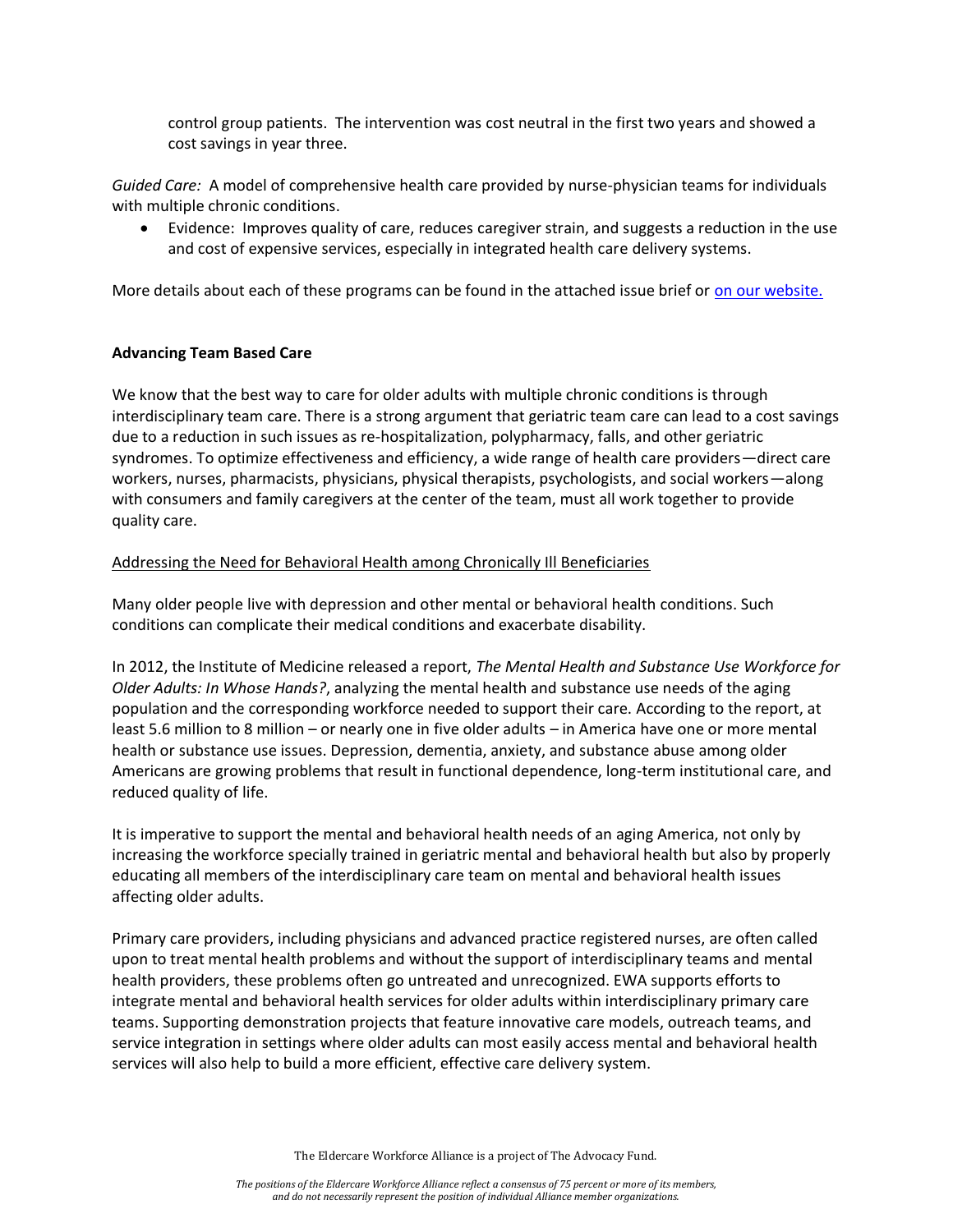As the Committee looks for ways to better address the behavioral health needs for those with chronic conditions, we urge you to look at existing care models that are currently working to tackle this compelling issue. One such program, the Improving Mood-Promoting Access to Collaborative Treatment (IMPACT) program, could serve as a model for future initiative.

*Improving Mood-Promoting Access to Collaborative Treatment (IMPACT):* A person-centered, collaborative, team approach to the treatment of depression in the primary care setting.

 Evidence: In the original research study, 55% of intervention patients and 34% of usual care patients showed a 50% or greater reduction in their depression symptoms. IMPACT patients also had higher remission rates for depression, more depression-free days, less fatigue, a better quality of life, less functional impairment and fewer thoughts of death. Many of the benefits lasted up to a year after active treatment had ended. Also, adults over the age of 60 who received a year of the IMPACT intervention had lower average costs of about \$3,300 for all of their health care over a 4 year period, including the cost of the intervention.

More details about this program, and others, can be found in the attached issue brief or [on our website.](http://www.eldercareworkforce.org/research/issue-briefs/research:care-coordination-brief/)

# **Expanding Innovation and Technology**

The Alliance believes health information technology and telehealth applications have the opportunity to enhance the care provided by a well-trained workforce and support family caregivers in their role. EWA has found health information technology is a key element to support effective care coordination and individual and family caregiver engagement. Policies should encourage individuals, family caregivers, and the health care team to use this technology, while safeguarding the privacy of health information. Improved quality and safety, however, will require a geriatrically and gerontologically competent workforce as well as one that has additional training and support in the use of available technology. We encourage the Committee to assess the purpose, capabilities, and training needs of new technological initiatives, as they relate to a wide range of stakeholders including health care professionals, direct care workers, older adults, and family caregivers.

# **Identifying the Chronically Ill Population and Ways to Improve Quality**

#### Ensuring Accurate Payment for Chronically Ill Individuals

 $\overline{a}$ 

The prevalence of multiple chronic conditions and functional impairment within the aging population is increasing. Today, the 15 percent of Medicare enrollees with both chronic conditions and functional limitations who need long-term services and supports account for one-third of Medicare spending.<sup>5</sup> Care coordination can help to improve care for this population; addressing both chronic condition and functional limitation needs in a way that supports beneficiary goals and preferences.

Because of this increasing prevalence of older adults with functional impairment, we are encouraged to see the Committee is interested in studying the impact of using functional limitation to improve payment structures.

<sup>&</sup>lt;sup>5</sup> Komisar, H., Feder, J. Transforming Care for Medicare Beneficiaries with Chronic Conditions and Long-Term Care Needs: Coordinating Care Across All Services. October 2011.

The Eldercare Workforce Alliance is a project of The Advocacy Fund.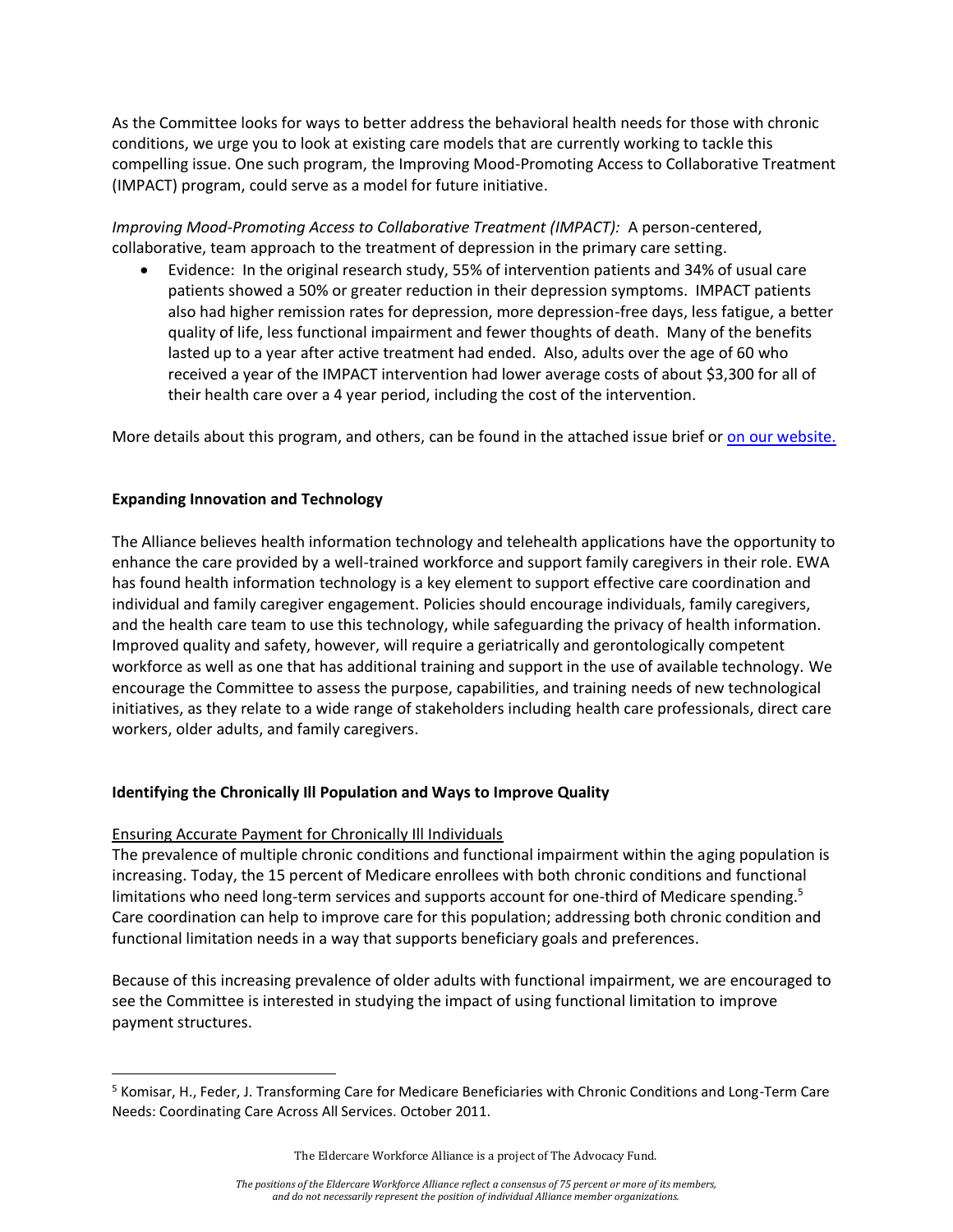# Developing Quality Measures for Chronic Conditions

As the Committee noted, improvement in health care delivery for individuals with chronic disease, including older adults, is facilitated in part by the development of quality measures that specifically target the unique needs of these individuals. However, the current landscape does not have sufficient measures that can be used to assess the quality of care received by this vulnerable population.

EWA agrees that the Centers for Medicare & Medicare Services (CMS) should include the development of measures that focus on health outcomes for individuals with chronic disease in its quality measures plan. In addition to the measure areas included in the Policy Options document, we propose two other areas for consideration: Home and Community Based Services and Workforce.

# Home and Community Based Services (HCBS)

According to the National Quality Forum (NQF), demand is rising for home and community based services that enable individuals to live well outside of institutional settings. This rising demand is due, in part, to our aging society, as well as shifts in consumer preferences and the policy environment around long-term services and supports. Currently, NQF is engaging stakeholders in a discussion around measuring high-quality HCBS. This project will develop a conceptual framework and perform an environmental scan to address performance measure gaps in home and community-based services to enhance the quality of community living. We encourage the Committee and CMS to look to NQF's work as a foundation for future quality measures in this area.

More information on the project can be found here: [http://www.qualityforum.org/Measuring\\_HCBS\\_Quality.aspx](http://www.qualityforum.org/Measuring_HCBS_Quality.aspx)

#### **Workforce**

A key component of assessing the quality of care received by beneficiaries lies in understanding the health care workforce. High-quality care for older adults, many of whom have multiple complex chronic conditions, requires a health care team with a diverse range of skills for addressing this population's physical, mental, cognitive, and behavioral needs. The Eldercare Workforce Alliance encourages any quality measure effort to focus on key workforce measures, including recruitment, training, retention, and compensation, as well as ways to evaluate and support participation in interdisciplinary teams.

The Alliance strongly believes that data collection is an important part of measuring and otherwise assessing the workforce ability to care for older adults. To that end, we offer the following recommendations regarding potential quality measurement:

- Include measures that reveal whether care is person and family-centered as well as coordinated;
- Include quality metrics for practitioners and providers that promote quality care and recognize the complexity of caring for older adults with multiple chronic conditions, including those who have cognitive impairment, and support the need to work collaboratively with family caregivers;
- Track and assess the geriatrics, gerontological, and eldercare training and education of the workforce; and
- Track and assess recruitment and retention practices and workforce data.

Collecting this information is critical to ensuring any quality measures initiative is meeting the needs of older adults served by the Medicare program.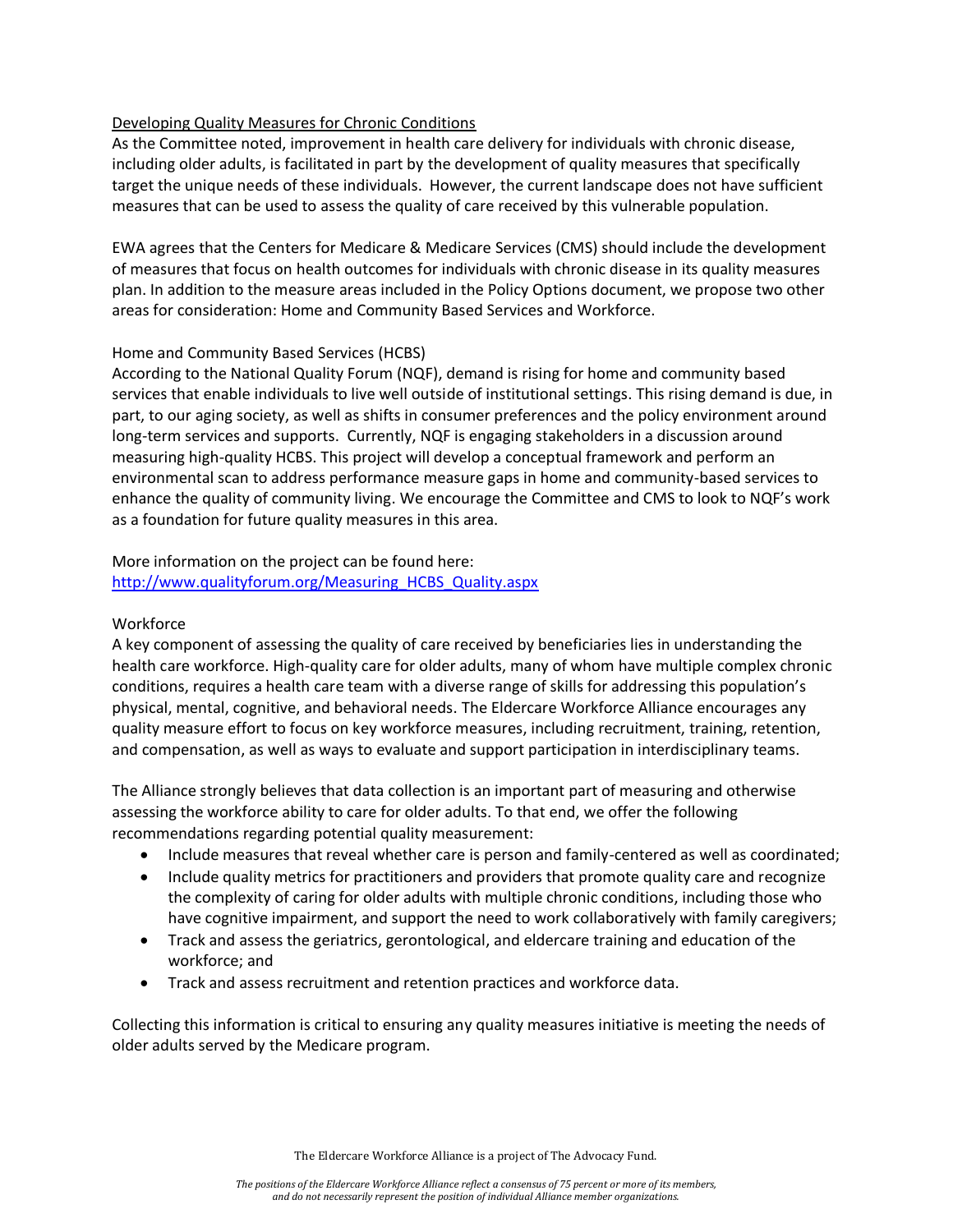If you have any questions or would like to further discuss any of these topics, please contact EWA Executive Director Amy York at avork@eldercareworkforce.org or 202-505-4816.

On behalf of the members of the Eldercare Workforce Alliance, we thank you for this opportunity to submit comments on these important ideas for chronic care reform in the Medicare program and your commitment to improving the lives of older adults. Sincerely,

Many E. Amdeligy

Nancy Lundebjerg, MPA Michèle J. Saunders, DMD, MS, MPH EWA Co-Convener EWA Co-Convener 212-308-1414 210-562-6560 [nlundebjerg@americangeriatrics.org](mailto:nlundebjerg@americangeriatrics.org) [saunders@uthscsa.edu](mailto:saunders@uthscsa.edu)

Michèle (Seundere DO

The Eldercare Workforce Alliance is a project of The Advocacy Fund.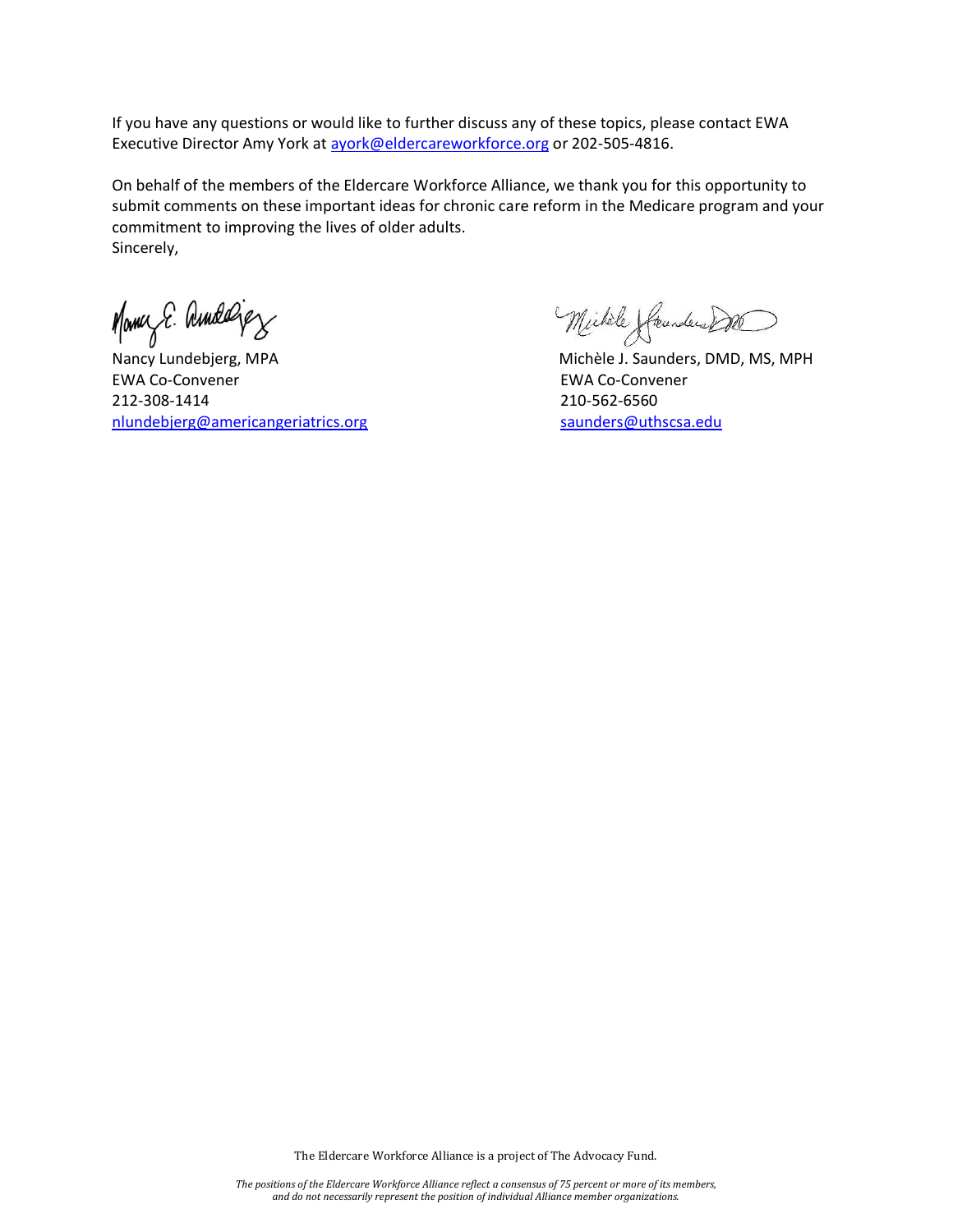



# **ISSUE BRIEF**

# **CARE COORDINATION**

Care coordination has emerged as a promising element of successful health care and long-term service delivery models. It unites a team of providers to meet individual needs, improves health care access and outcomes, and synchronizes the variety of long-term services and supports. In these models, a care coordinator works closely with the individual, family caregivers, primary care provider, and other health care professionals to improve communication, resulting in improved individual well-being and outcomes.

Initiatives aimed at improving care coordination are especially timely. The prevalence of multiple chronic conditions and functional impairment within the aging population is increasing. Older individuals with multiple chronic conditions need health care that is well coordinated with any needed long-term services and supports. At the same time, the Center for Medicare & Medicaid Innovation (CMMI), created by the Affordable Care Act (ACA), is tasked with testing and rapidly disseminating innovative health care delivery models and alternative payment structures over the next eight years to improve quality while reducing cost.

# **THE PROMISE OF CARE COORDINATION**

Eighty percent of Americans 65 and older have one chronic condition, $1$  and almost 50% have multiple chronic conditions. $^2$  For individuals with certain chronic illnesses who are hospitalized, 33 to 50% are rehospitalized within 90 days. $3$  The 15 percent of Medicare enrollees with both chronic conditions and functional limitations who need long-term services and supports account for one-third of Medicare spending.<sup>i</sup> Care coordination can help to improve care for this population, and reduce the cost of treating them, if the most effective elements of care coordination models are identified, and challenges are addressed. The best care coordination models have much to contribute toward

*Older Americans with MulƟple Chronic CondiƟons* 



the goals of the ACA and CMMI; they are well-coordinated, and person- and

family-centered, across service settings, and promote better communication and interaction among the respective members of the interdisciplinary team, individual, and family caregiver.<sup>4</sup> EWA and N3C believe that CMMI's objectives can only be achieved if quality – quantified by results such as reduced hospitalizations and improved quality of life – remains a major focus of the models tested.

# **DISTINGUISHING BETWEEN CARE COORDINATION & DISEASE MANAGEMENT PROGRAMS**

Recent research and evidence reviews have identified some of the elements of care coordination models which are most effective. A weakness of some recent reviews, however, has been failure to note the difference between care coordination and disease management programs, to address the oftentimes significant role of families in coordinating care, and to adequately value the impact of the interventions examined on improving care quality. Care coordination is different from disease management in that it takes a holistic approach to coordinating care and supportive services for the individual overall, rather than focusing on a particular disease. Successful care coordination programs also incorporate significant in-person interaction with the individual and family caregiver; whereas, many disease management programs are telephone based.

A January 2012 Congressional Budget Office report titled, "Lessons from Medicare's Demonstration Projects on Disease Management, Care Coordination, and Value-Based Payment," concluded that, on average, the interventions examined did not reduce Medicare spending or generate sufficient savings to offset program fees.<sup>5</sup> It should be noted, however, that 22 of the 34 programs analyzed reduced hospital admissions by more than 6 percent, including four programs that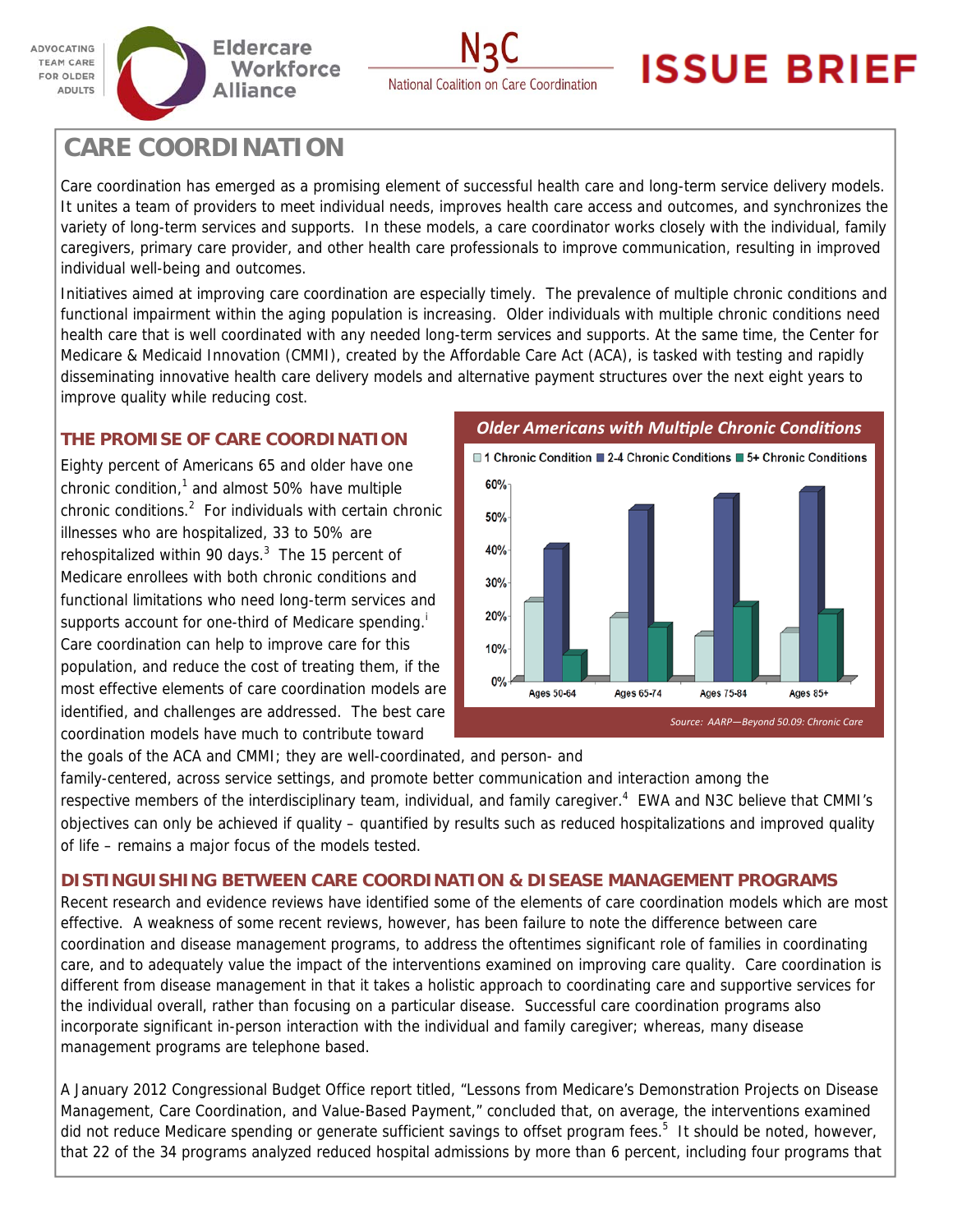reduced admissions by 15 percent or more. Such reductions represent a significant increase in quality of life for the individuals who avoided hospitalization.

Also noteworthy are differences among the 34 programs CBO analyzed. The Medicare Coordinated Care Demonstration (MCCD) is separate from the remaining five that include less successful Disease Management Demonstrations. The disease management programs analyzed mostly rely on telephonic interventions, show minimal success in randomized trials, and have not generated savings.<sup>6</sup> In contrast, independent policy researchers report that cost reductions and savings found in effective care coordination programs within the MCCD share common components linked to improved outcomes.<sup>7</sup>

Care coordination is centrally important for the success of Medicaid managed care models in place in an increasing number of states, as well as Patient-Centered Medical Homes, and Accountable Care Organizations.

# **CARE COORDINATION: Effective Elements**

Elements of care coordination models found to be effective in improving quality of care and coordination of social supports while reducing system cost or remaining cost-neutral are:

Person- and Family-Centered Care

- The team should include providers across disciplines and settings, the individual, and family caregivers. Direct-care workers can serve an invaluable role on the care team due to their frequent and ongoing interactions with individuals receiving care.<sup>8</sup>
- In-person interaction among the individual, family caregiver, care coordinator, and providers encourages better communication regarding the individual's needs and care. Significant in-person interaction between the individual and care manager is associated with reduced hospital admissions and Medicare spending.<sup>9</sup>
- Care coordination targeted to individuals with certain health conditions, hospitalization patterns, and functional limitations can generate Medicare cost savings of approximately \$100-\$120/month per individual.<sup>10</sup>
- Having the individual and family caregiver centrally involved in care plan development improves outcomes. Particularly for older adults, a family caregiver may play a central role in ensuring that the plan of care is implemented. Literature regarding effective self-management support emphasizes personal empowerment or

activation, in addition to active participation, when setting goals and developing treatment plans.<sup>11</sup>

**Effective models, including many of the** ones named in this brief, offer tools and supports specifically for family caregivers, as well as caregiver assessments.<sup>ii</sup>

# Team-Based Care

- Close interaction between care coordinators and interdisciplinary team members, including physicians, $12$  results in fewer hospital admissions.
- Encounters with registered nurses, as members of the interdisciplinary team, can lead to a reduction in emergency department visits and unnecessary office visits.<sup>13</sup>

#### **Promising Care Coordination Models\***

| Comprehensive                                                        | Care Management Plus (CMP)<br>٠<br>Geriatric Resources for Assessment and Care of Elders<br>٠<br>(GRACE)<br><b>Guided Care</b><br>٠<br>Home Based Primary Care (HBPC)<br>٠<br><b>Improving Mood-Promoting Access to Collaborative</b><br>$\bullet$<br>Treatment (IMPACT)<br>Program of All-inclusive Care for the Elderly (PACE)<br>٠ |
|----------------------------------------------------------------------|---------------------------------------------------------------------------------------------------------------------------------------------------------------------------------------------------------------------------------------------------------------------------------------------------------------------------------------|
| <b>Transitional</b>                                                  | Better Outcomes for Older Adults through Safe Transitions<br>٠<br>(Project BOOST)<br>The Bridge Model<br>٠<br>Care Transitions Intervention (CTI)<br>$\bullet$<br>Interventions to Reduce Acute Care Transfers (INTERACT II)<br>٠<br>Re-engineered Discharge (RED)<br>٠<br><b>Transitional Care Model (TCM)</b><br>٠                  |
| Please see Annendix A: Program Details of Featured Comprehensive and |                                                                                                                                                                                                                                                                                                                                       |

**Transitional Care Coordination Models** 

- Involvement from social workers, as members of the interdisciplinary care team, can help to meet the social support needs of frail individuals with chronic illnesses, $14$  as well as ensure successful transition from hospital to home.<sup>15</sup>
- Integration of direct-care workers into care coordination teams can help create partnerships among providers, individuals, and their families.<sup>iii</sup>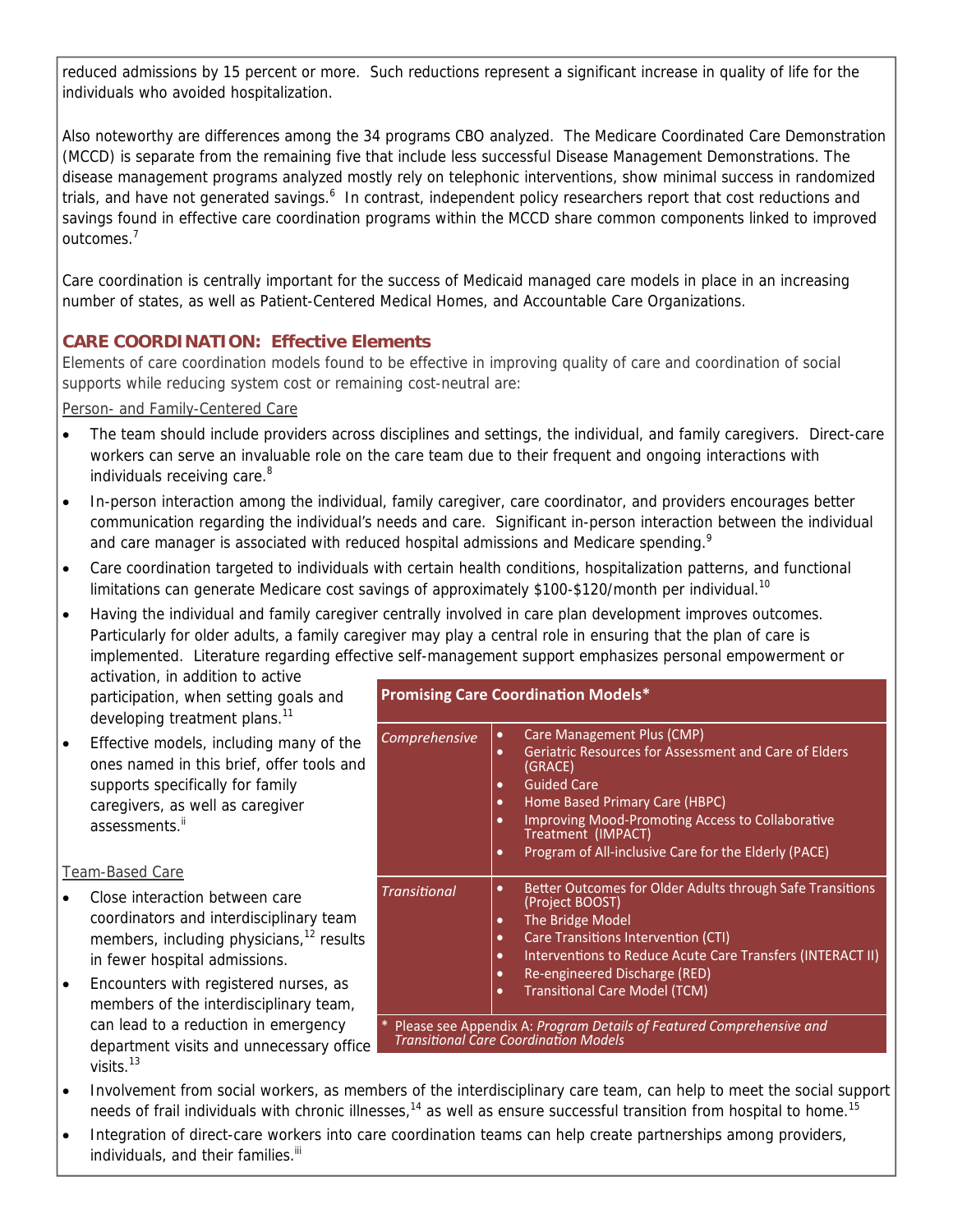- Comprehensive teams can better meet the individual's needs, such as teams in which pharmacists participate to assist with medication management.<sup>16</sup>
- Collaborative care models for depressive disorders, in which psychiatrists and psychologists collaborate with primary care providers, reduce depression and increase the individual's satisfaction with care across multiple populations, including older adults.<sup>17</sup>
- When care coordination is team-based, interdisciplinary and maintains open communication, individuals feel most supported and quality of care improves.<sup>18</sup>

# Evidence Base

Care coordination programs with positive, rigorously evaluated and broadly replicable results include comprehensive and transitional care models. While both approaches feature elements in common such as conducting an initial comprehensive assessment and implementing an evidence-based care management plan (including coaching, self-care education, and maintaining links with medical and community-based services), they are differentiated with regard to where the intervention takes place, who performs the intervention, and for how long. Additionally, targeting the highest-risk individuals yields the greatest success.

**Billions of dollars** 

# **CARE COORDINATION: Lessons Learned**

Key points to consider for implementation of effective care coordination models include:19

- Successful care coordination is more likely when the interdisciplinary team has access to timely data on care delivery, especially in regard to hospital admissions.
- Focusing on smooth transitions between care settings is crucial.
- Targeting the highest-risk individuals yields the greatest success in terms of improved quality of care and reduced cost.
- Attention to mental health and psychosocial issues must be incorporated into care coordination models.<sup>20</sup>





*Bouros: J. Holeliam, C. Schoun, and B. Hicklemow, The Pelemini Saninge from Exhanced Chronic Care***<br>Idenegement/Pelicies/Weshington, D.C.: The Univer Institute, Nov. 2011). From The Commonwealth Fund** 

# **MEETING FUTURE CHALLENGES:**

# **Recommendations for Care Coordination Research & Policy**

In order to realize the full potential of care coordination to improve quality of care – especially for an aging population – EWA and N3C make the following recommendations for policy changes and future research:

- Encourage payment and delivery models that support improved coordination and communication among members of the interdisciplinary team of providers, direct care workers, the individual, family caregivers and others chosen by the individual.
- Strengthen family caregiver capacity to manage care, as appropriate, and provide support to the individual, as well as assess family caregiver capacities, needs and coping ability.
- Ensure that the individual and family caregiver are involved in shared decision-making at each step of care and transitions between settings.
- Target the highest-risk individuals, especially those at risk of hospitalization.
- Develop, support, and use technology, such as health information technology (HIT) and interoperable electronic health records (EHRs) to support effective care coordination and individual and family caregiver engagement. Encourage policies that will enable individuals, family caregivers, and providers to use this technology.
- Craft policies which ensure efficiency, transparency, individual self-determination and safeguards, while supporting access to high quality, coordinated care.
- Promote care coordination models that emphasize care coordination across disciplines and settings of care, including long-term care and other non-medical settings.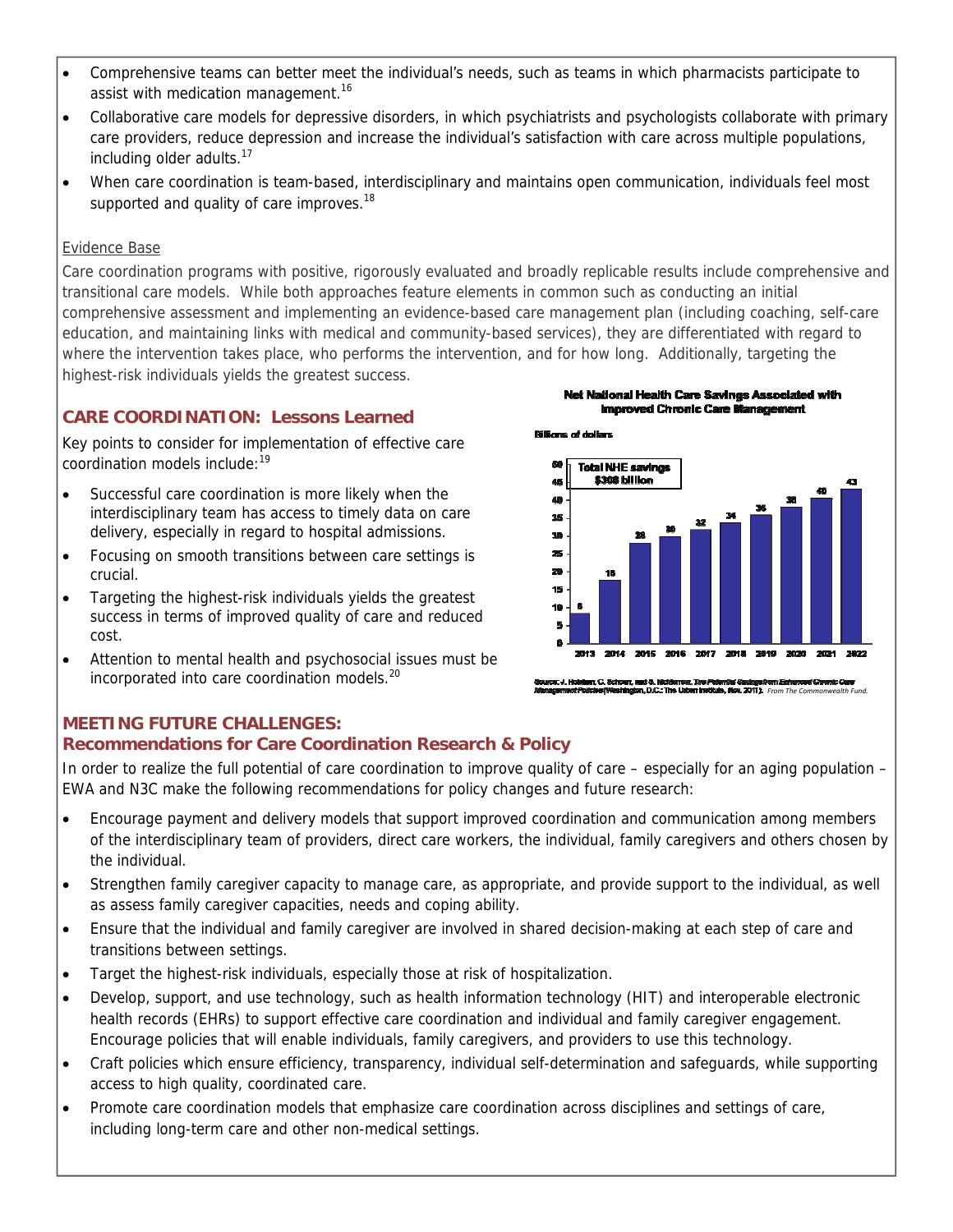# APPENDIX A:

# **Program Details of Featured Comprehensive and Transitional Care Coordination Models**

# **Comprehensive Care**

Care Management Plus (CMP): A person-centered intervention designed to reduce mortality and hospital admissions for elderly patients of primary care practice.

- Evidence: Intervention individuals had lower two year all-cause mortality rates; intervention patients with diabetes had lower all-cause mortality and hospitalization rates compared to control group patients with diabetes.
- Target Population: Older adults, 65 years and older, who have multiple co-morbidities, diabetes, frailty, dementia, depression and other mental health needs; physician referral.
- Staffing: RN care manager located in primary care clinics. Each RN has a caseload of 350-500 patients.
- Duration: Ongoing.
- Focus: Person-centered assessment, comprehensive care planning, evidence-based treatment plans and protocols, disease and self-management education, continuity of care and regular follow up by RN care manager, continuity of care via specialized information technology system.<sup>21</sup>

Geriatric Resources for Assessment and Care of Elders (GRACE): A model to improve the quality of care for low income seniors by the longitudinal integration of geriatric and primary care services across the continuity of care.

- Evidence: Intervention patients at high risk of hospitalization in year two of a three year Randomized Controlled Trials had significantly lower hospital rates and ED visits compared to control group patients. The intervention was cost neutral in the first two years and showed a cost savings in year three.
- Target Population: Older adults, 65 years and older, who had income less than 200% of the federal poverty level.
- Staffing: An APN and social worker (SW) in collaboration with the patient's PCP and a geriatric interdisciplinary team led by a geriatrician. Each RN/SW team has a caseload of 100-125 patients.
- Duration: Ongoing.
- Focus: In-home assessment and individualized care plan; proactive monitoring; use of specific care protocols for evaluation and management of common geriatric conditions, use of an electronic medical record and web-based care management tool; integration with affiliated pharmacy, mental health, home health and community-based and inpatient geriatric services. $22$

Guided Care: A model of comprehensive health care provided by nurse-physician teams for individuals with multiple chronic conditions.

- Evidence: Improves quality of care, reduces caregiver strain, and suggests a reduction in the use and cost of expensive services, especially in integrated health care delivery systems.
- Target Population: Older adults, 65 years and older, who are at high risk of using health services during the following year.
- Staffing: RN based in primary care practice working with 3-5 physicians. Each RN has a caseload of 50 to 60 patients.
- Duration: Ongoing.
- Focus: In-home assessment and individualized evidence-based comprehensive care guide and action plan; monthly monitoring; patient education and self-management; transitional care; coordinate access to community resources.<sup>23</sup>

Home Based Primary Care (HBPC): The HBPC program was created in 1972 by the Department of Veterans Affairs to serve veterans with chronic conditions by focusing on providing a home-based approach to healthcare. The HBPC mission is to provide comprehensive, interdisciplinary, primary care in the homes of veterans with complex medical, social, and behavioral conditions for whom routine clinic-based care is not effective.

- Evidence: Since its creation, among high-cost individuals, hospital days have been reduced by 62%, nursing home days by 88% and costs by 24%.
- Target Population: HBPC targets primarily the following three types of patients in need of home care:
	- (1) Longitudinal care patients with chronic complex medical, social, and behavioral conditions, particularly those at high risk of hospital, nursing home, or recurrent emergency care.
	- (2) Longitudinal care patients who require palliative care for an advanced disease that is life limiting and refractory to disease-modifying treatment.
	- (3) Patients whose home care needs are expected to be of short duration or for a focused problem, when such services best help the interdisciplinary team meet the needs of this population.
- Staffing/Services: In home services include primary care visits at home by a physician, APN or PA; care management through a APN, PA, or RN; coordination of services by a SW; therapy visits from a physical,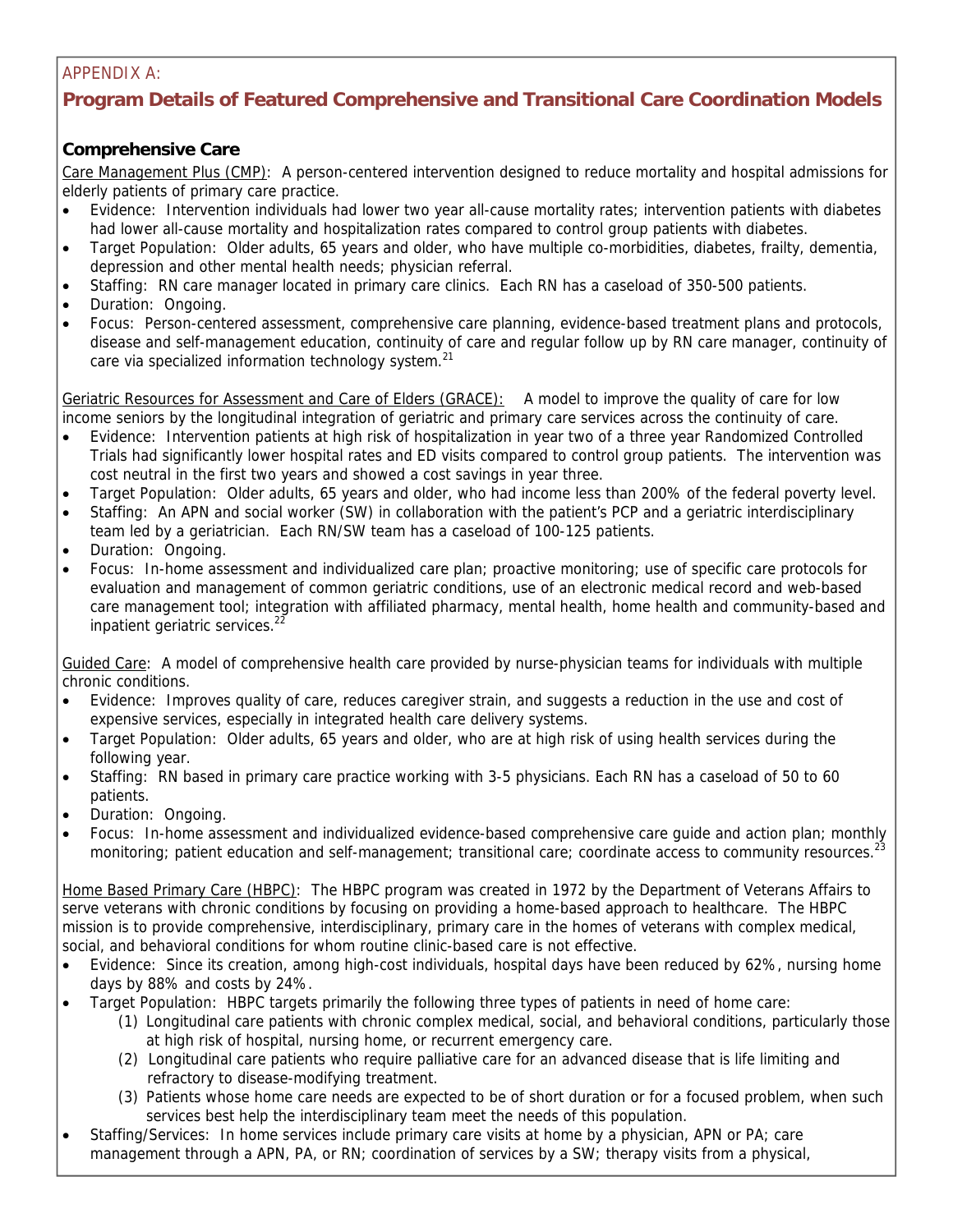occupational, or speech therapist; specialized mental health services, including evaluation and treatment, by a psychologist and/or psychiatrist; nutrition counseling from a dietitian; assistance with medication management.

- Duration: Ongoing, comprehensive longitudinal care, often for the remainder of the veteran's life.
- Focus: Primary care services delivered in the veteran's home by an interdisciplinary team to improve quality without added cost, and maximizing veteran's independence through comprehensive longitudinal interdisciplinary care. 24

Improving Mood-Promoting Access to Collaborative Treatment (IMPACT): A person-centered, collaborative, team approach to the treatment of depression in the primary care setting.

- Evidence: In the original research study, 55% of intervention patients and 34% of usual care patients showed a 50% or greater reduction in their depression symptoms. IMPACT patients also had higher remission rates for depression, more depression-free days, less fatigue, a better quality of life, less functional impairment and fewer thoughts of death. Many of the benefits lasted up to a year after active treatment had ended. Also, adults over the age of 60 who received a year of the IMPACT intervention had lower average costs of about \$3,300 for all of their health care over a 4 year period, including the cost of the intervention.
- Target Population: Adults of all ages. Research has been effective with older adults (60 years of age and older) diagnosed with diabetes or cancer.
- Staffing/Services: A depression care manager (RN, SW or psychologist), with consultation from a psychiatrist and an expert Primary Care Provider (PCP), works with patients and their PCP to treat depression. The patient's PCP works with the care manager to develop and implement a treatment plan (medications and/or brief, evidence-based psychotherapy, and the care manager and PCP consult with the psychiatrist if a change is needed because patients do not improve. The depression care manager educates the patient about depression; supports anti-depression therapy prescribed by the patient's PCP (if appropriate); coaches patients in behavioral activation and pleasant events scheduling; offers a brief (6-8 session) course of counseling in problem solving; monitors depressive symptoms; and completes a relapse prevention plan with each patient that has improved.
- Duration: Up to one year of follow-up; significant improvements expected within 10-12 weeks of treatment.
- Focus: Collaborative, team based care, with treatment adjusted based on clinical outcomes and an evidence-based care algorithm. If a patient has not significantly improved in 10-12 weeks of treatment (50% reduction in depressive symptoms), treatment plans are changed, to include: increase in medication dosage, a change in medications, addition of psychotherapy, a combination of medication and psychotherapy, or other treatments suggested by the team psychiatrist.<sup>25</sup>

Program of All-Inclusive Care for the Elderly (PACE): A fully-integrated, provider-sponsored model of care designed to meet the specific health care needs of Medicare and/or Medicaid beneficiaries with both chronic medical conditions and functional and/or cognitive impairments.

- Evidence: PACE was evaluated in 1 cross-sectional time series and 3 cohort studies, each of which compared PACE participants with control participants who were receiving different packages of medical and supportive services in their local communities.
	- In the cross-sectional time series PACE had fewer hospital admissions and preventable hospital admissions, as well as fewer total and preventable emergency department visits, compared with a community-based comparison group in which medical care was provided by independent primary care physicians.
	- A 6-year cohort study compared PACE participants with similarly disabled Medicaid enrollees who were receiving community-based supportive services. PACE participants had less pain and fewer unmet needs for assistance in bathing, dressing, and getting around. PACE participants had more nursing home admissions, probably reflecting PACE's use of nursing homes for subacute, postacute, and respite care.
	- A 12-month cohort study compared PACE participants and those in a Medicaid-sponsored, managed long-term care plan. PACE had fewer hospitalizations, more nursing home stays, and shorter median lengths of stay than participants receiving nurse-provided case management in the managed care plan.
	- A 5-year cohort study found longer median survival among individuals enrolled in PACE than in those who received case management and community services.
- Target Population: Most individuals are medically complex, low income, are "dual eligibles" (enrolled in both Medicare and Medicaid), and have disabilities that are that make them dependent on others to assist them with their ADL/IADL limitations. They must be over 55 years old, need a nursing home level of care, and be able to live safely in the community.
- Staffing/Services: Each PACE site provides a comprehensive set of services, including: primary and specialty interdisciplinary team services; emergency, hospital, home, palliative, and long term care; case management, prescription drugs, dentistry, laboratory testing, radiology, adult day care, transportation, prosthetics, DME, meals; and respite and education and support for family caregivers.
- Duration: Ongoing.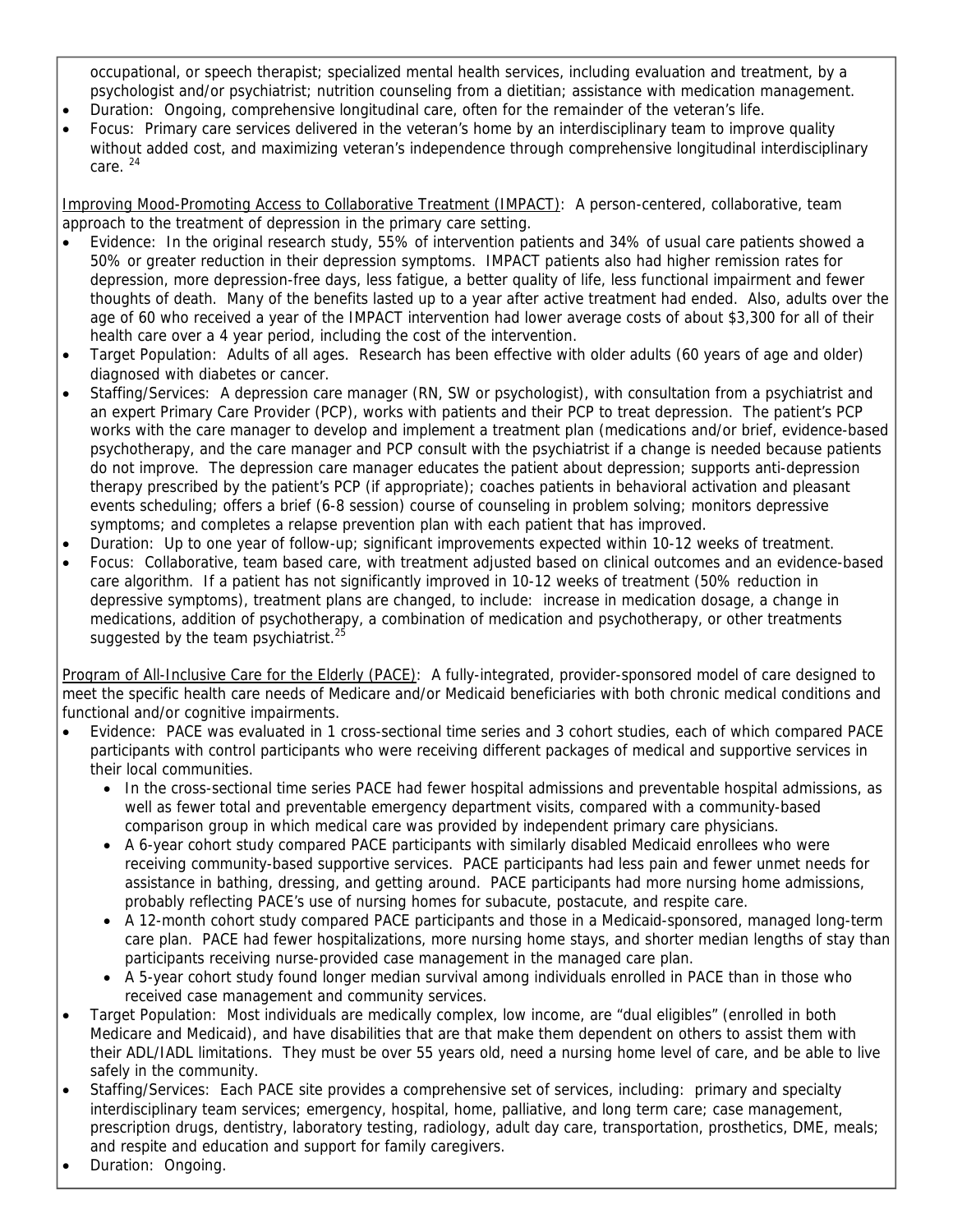Focus: Interdisciplinary team care that is responsible for assessments, care planning, and coordination of 24-hour delivery of care, every day of the year. $26$ 

# **Transitional Care**

Better Outcomes for Older Adults Through Safe Transitions (Project BOOST): A person-centered intervention that focuses on identifying the needs, abilities, and desires of patients, their immediate caregivers and their outpatient patients for the safe transition out of the hospital during the discharge process.

- Evidence: Not Reported. Goal is to improve the care of patients as they transition from the hospital to home.
- Target Patients: Older adults hospitalized for any of the following: cancer, stroke, diabetes/glycemic complication, COPD, heart failure, depression, risky medications, 5 or more medications, poor health literacy, absence of a formal or informal caregiver, an unplanned hospitalization in the prior 6 months, or need for palliative care.
- Staffing: BOOST is implemented in combination with other care-transitions models such as CTI or TCM.
- Duration: One phone call to high-risk patients within 3 days of hospital discharge, not contact for low-risk patients.
- Focus: BOOST specifies components to be included in the intervention (risk assessment, teach-back process, written discharge instructions communicated to patient and PCP), and provides implementation tools (riskassessment tool with specific recommended interventions for each identified risk). The BOOST program also includes training and one year of technical assistance to participating hospitals. $^{27}$

The Bridge Model: A social work-led, person-centered, interdisciplinary model of transitional care. Bridge Care Coordinators conduct a comprehensive pre- and post-discharge assessment and intervene until all identified needs are resolved and stabilized. Bridge is designed to reduce preventable re-hospitalizations and ED visits, improve satisfaction, and improve quality of life for both clients and caregivers.

- Evidence: Improved communication with providers and improved attendance at follow-up medical appointments; ongoing evaluation of a randomized control trial, Administration on Aging care transitions grant data, and Community-based Care Transitions Program data.
- Target Population: Older adults, 60 years or older, with at least 1 chronic condition and a previous hospitalization within the last 6 months. In addition, eligible participants must have at least one of the following: discharged with home health, living along, or discharged to a skilled nursing facility.
- Staffing: Masters-level clinical Social Worker with experience in aging and community resources.
- Duration: Length varies on need; the average intervention during a randomized control trial was 5.5 days.
- Focus: Ecosystem-based, comprehensive social work assessment; Social Worker leads and facilitates postdischarge care (Aging network, primary care physician, home health, pharmacy, durable medical equipment, other community-based service providers); Motivational Interviewing to improve patient activation and health literacy; support caregivers to reduce stress/burden.<sup>28</sup>

Care Transitions Intervention (CTI): A person-centered intervention designed to improve the quality and contain costs for patients with complex care needs as they transition across care settings.

- Evidence: Intervention patients had lower 90 day re-hospitalization rates and lower hospital costs at 180 days post discharge.
- Target Patients: Individuals being discharged from the hospital with a diagnosis of: stroke, heart failure, coronary artery disease, cardiac arrhythmias, COPD, diabetes, spinal stenosis, hip fracture, peripheral vascular disease, deep venous thrombosis, and pulmonary embolism.
- Staffing: A transition coach, which can be an APN, RN, SW or occupational therapist. Each transition coach has a caseload of approximately 40 patients.
- Duration: 30 days post hospital discharge.
- Focus: Continuity of care by helping family maintain a personal health record, understand how and when to obtain timely follow-up care, coach patients to ask the right questions of their care providers, help patients increase selfcare skills (medication management, increased awareness of chronic illness symptoms, recognizing "red flags" and warning signs and how to respond); initial home visit (48 to 72 hours post hospital discharge), and three follow-up calls 30 days post discharge home. $^{29}$

Interventions to Reduce Acute Care Transfers (INTERACT II): A quality improvement program designed to improve the early identification, assessment, documentation, and communication about changes in the status of residents in skilled nursing facilities. The goal of INTERACT is to improve care and reduce the frequency of potentially avoidable transfers to the acute hospital.

 Evidence: INTERACT II was evaluated in 25 nursing homes (NHs) in 3 states in a 6 month quality improvement initiative. The 25 NHs experienced a 17% reduction in hospitalization rates compared with the same 6 month period in the previous year. It was estimated that this reduction in hospitalization resulted in Medicare savings in a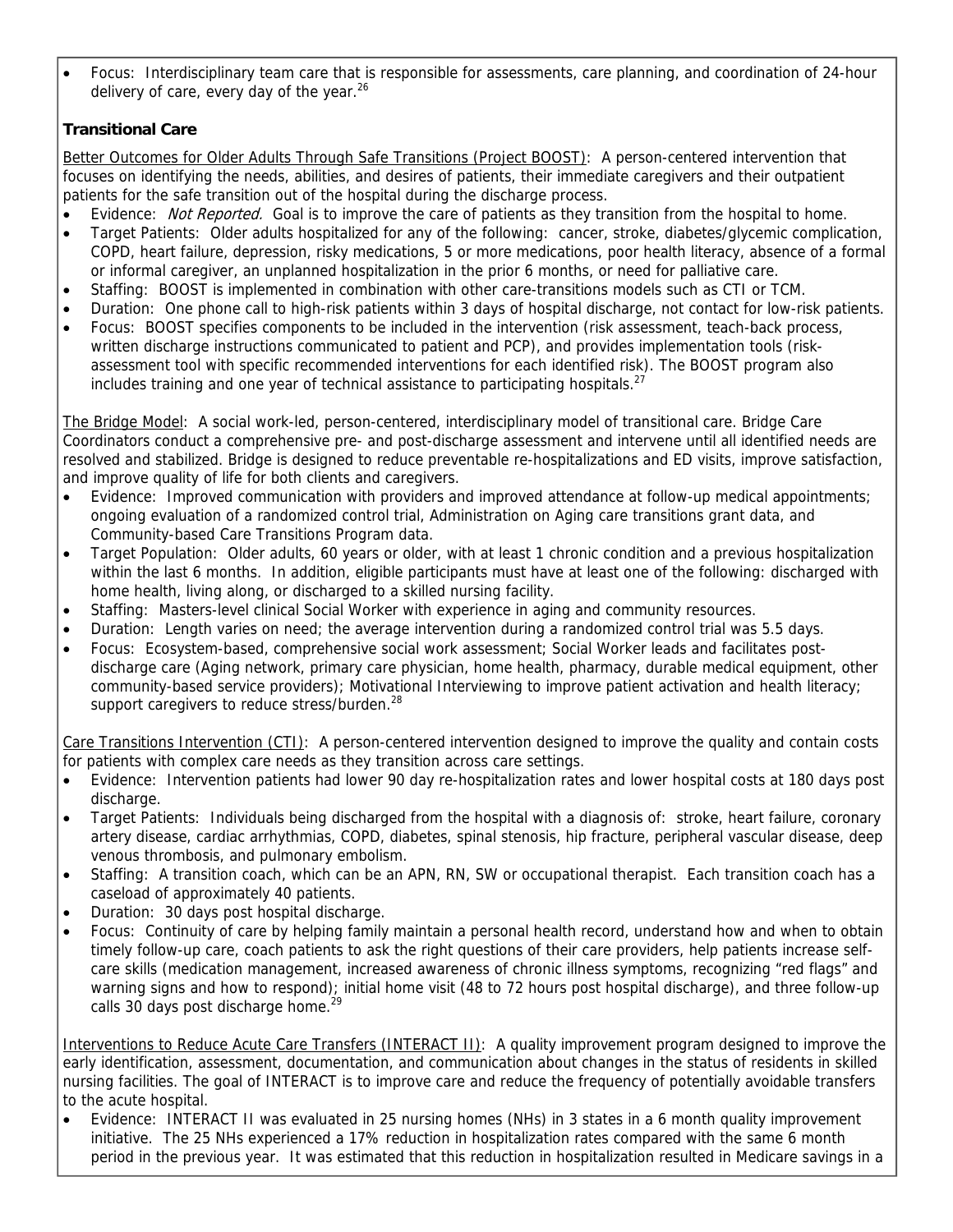100 bed NH of about \$125,000 per year.

- Target Patients: All residents of a skilled nursing facility.
- Staffing: All NH staff, especially certified nursing assistants (CNAs), RNs and LPNs, NPs, PAs, and physicians.
- Duration: Ongoing, quality improvement initiative.
- Focus: The intervention addresses 3 strategies: identifying, assessing, and managing conditions to prevent them from becoming severe enough to require hospitalization; managing selected conditions, such as respiratory and urinary tract infections in the NH; and, improving advance care planning and developing palliative care plans as an alternative to acute hospitalization for residents at the end of life. INTERACT II has a diverse set of tools and resources available to NHs that implement the initiative.<sup>30</sup>

Re-Engineered Discharge (Project Red): Project RED at Boston Medical Center standardizes the hospital discharge process through the use of 11 separate but mutually reinforcing steps that health care professionals follow from patient admission to post discharge. The steps incorporate the provision of patient education, care coordination with PCPs, and postdischarge follow-up with a pharmacist.

- Evidence: Intervention patients had 30 day readmission rates that were 30% lower compared to control group patients and 30 day ED visits were 33% lower in the intervention group compared to the control group. The revised discharge planning process enhanced patient's understanding of post discharge roles and responsibilities; increased patient's perception of preparedness for discharge; and, increased the likelihood of follow-up appointments with their PCP after discharge.
- Target Patients: Adult, non-acute, non-surgical patients, who are discharged to the community (home).
- Staffing: Hospital discharge advocate (RN) and a pharmacist.
- Duration: 2 days following discharge. RN discharge advocate meets with the patients at least once in the hospital and a clinical pharmacist calls the patients 2 to 4 days after discharge to reinforce the discharge plan, review medications, and problem solve.
- Focus: Within the first 24 hours of admission, the RN discharge advocate provides a number of services to and for the patient, including: general patient education, medication reconciliation, communicating with hospital physicians, locating a PCP (if needed), arranging follow-up PCP appointments, connecting patients to pharmacies, explaining discharge information, creating and explaining the post discharge plan, and telling patients who to contact if they have any questions or if a problem arises. The pharmacist calls patients 2 to 4 days after discharge and as necessary thereafter.<sup>31</sup>

Transitional Care Model (TCM): A person-centered intervention designed to improve quality of life, patient satisfaction, and reduce hospital readmissions and costs for elderly patients.

- Evidence: Results demonstrate significant improvements in patient safety and health care outcomes, enhancements in quality of life and satisfaction with care, and reductions in overall health care costs. Intervention elderly patients discharged from the hospital to home with Heart Failure had few re-hospitalizations and lower total health care costs.
- Target Patients: The initial studies were elderly patients, 65 years and older, discharged to home from the hospital with HF. Currently, patients are eligible for TCM if they have multiple chronic conditions and complex therapeutic regimes.
- Staffing: APNs as Transitional Care Nurses (TCN) with a caseload of approximately 40 patients.
- Duration: Three months following hospital discharge (index hospitalization).
- Focus: The TCN, as part of a nurse-led, multidisciplinary intervention, follows patients from the hospital to their homes, using an evidence-based care coordination approach, provides services targeted to prevent medication and other medical errors, and helps patients and their caregivers with early symptom recognition, management of chronic conditions, and recommendations for future care.<sup>32</sup>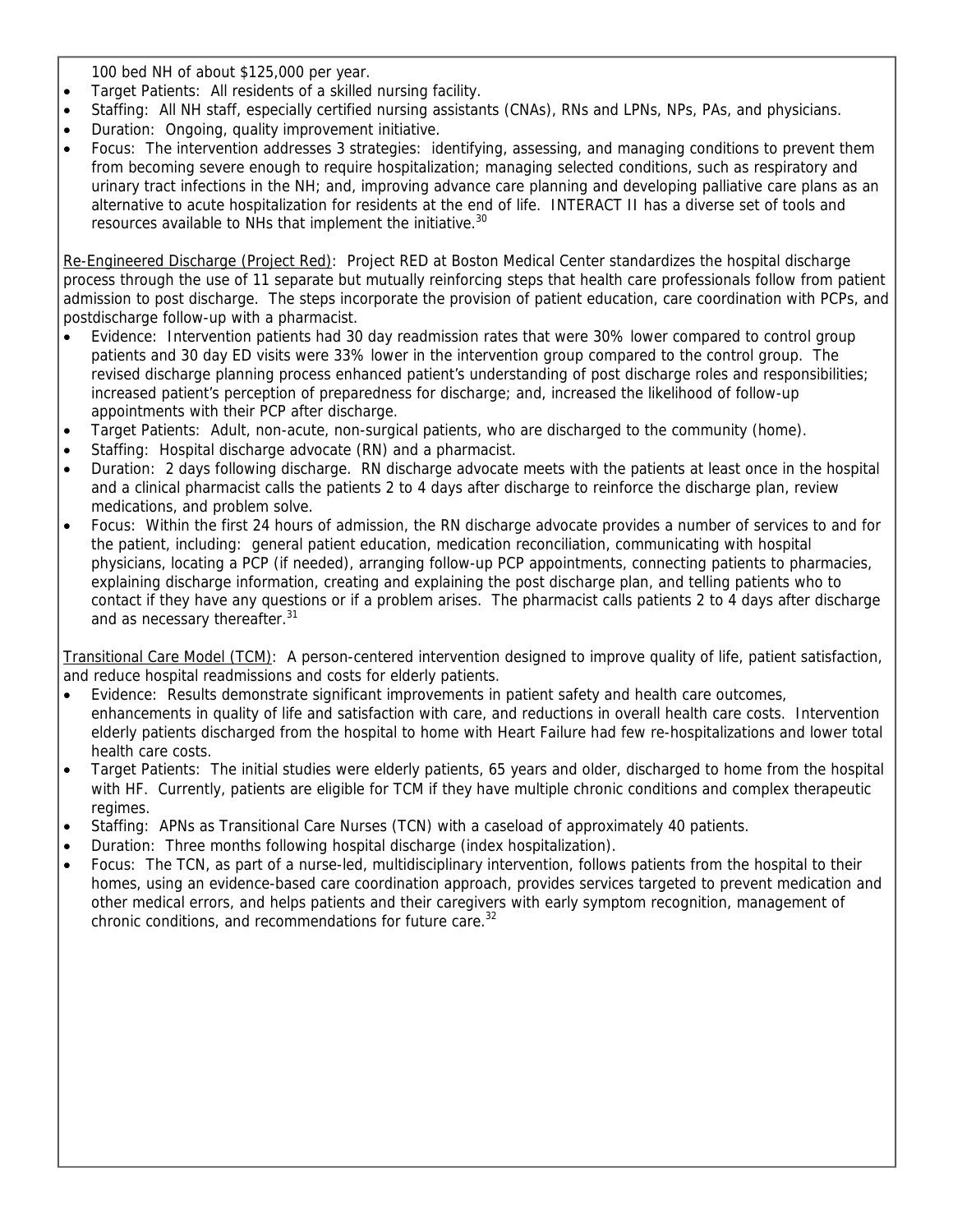<sup>1</sup>Albert SM, Simone B, Brassard A, Stern Y, Mayeux R. Medicaid home care services and survival in New York City. Gerontologist. 2005;45(5):609-616. Applebaum R, Straker J, Mehdizadeh S, Warshaw G, Gothelf E. Using high-intensity care management to integrate acute and long-term care services: Substitute for large scale system reform? Care Manag J. 2002;3(3):113-119. Battersby M, Harvey P, Mills PD, et al. SA HealthPlus: A controlled trial of a statewide application of a generic model of chronic illness care. Milbank Q. 2007;85(1):37-67. 2 Albert SM, Simone B, Brassard A, Stern Y, Mayeux R. Medicaid home care services and survival in New York City. Gerontologist. 2005;45(5):609-616. Applebaum R, Straker J, Mehdizadeh S, Warshaw G, Gothelf E. Using high-intensity care management to integrate acute and long-term care services: Substitute for large scale system reform? Care Manag J. 2002;3(3):113-119. Battersby M, Harvey P, Mills PD, et al. SA HealthPlus: A controlled trial of a statewide application of a generic model of chronic illness care. Milbank Q. 2007;85(1):37-67. <sup>3</sup>Brown, R. The Promise of Care Coordination: Models that Decrease Hospitalizations and Improve Outcomes for Medicare Beneficiaries with Chronic Illness. March 2009, p. 12 i Komisar, H., Feder, J. Transforming Care for Medicare Beneficiaries with Chronic Conditions and Long-Term Care Needs: Coordinating Care Across All Services. October 2011. 4 EWA working models example - http://www.eldercareworkforce.org/issues-and-solutions/models-of-care/issue:care-models-must-be-wellcoordinated-person-directed-and-family-focused/ <sup>5</sup>Nelson, L. Lessons from Medicare's Demonstration Projects on Disease Management and Care Coordination. Congressional Budget Office Working Paper Series. January 2012; 2012-01:.1-2 6 Brown 12. 7 Brown 2. <sup>8</sup>Agency for Healthcare Research and Quality Innovations Exchange. "Better Integration of Home Health Aides Into the Health Care Team Improves Patient Functionality," http://www.innovations.ahrq.gov/content.aspx?id=1733. <sup>9</sup>Nelson 4. <sup>10</sup>Brown 22.<br><sup>11</sup>Wagner, et al., Finding Common Ground. Journal of Alternative and Complementary Medicine. 2005, vol. 11. P.S9 " Gibson, M, Kelly, K, Kaplan, A. Family Caregiving and Transitional Care: A Critical Review. Family Caregiver Alliance National Center on Caregiving. October 2012. <sup>12</sup>Nelson 7. III Curtis, J, Hodin, R, Seifert, R. Special Delivery: How coordinated care programs can improve quality and save costs. Community Catalyst. May 2009, p.7. <sup>13</sup>American Nurses Association. The Value of Nursing in Care Coordination. June 2012. http://www.nursingworld.org/carecoordinationwhitepaper<br><sup>14</sup>Brown 25. 14Brown 25.<br><sup>14</sup>Brown 25.<br><sup>15</sup>Perry, A., Rooney, M., & Golden, R. (2011, May). Rush enhanced discharge planning program: Improving care across transitions from hospital to home. <sup>16</sup>Nelson 7. <sup>17</sup>Thota, et al. Collaborative care to improve the management of depressive disorders: A community guide, systematic review, and meta-analysis. American Journal of Preventive Medicine. 2012; 42(5): 525-538. <sup>18</sup>Shortell, et al., The Role of Perceived Team Effectiveness in Improving Chronic Illness Care. Medical Care. Nov. 2004, Vol. 42, No. 11, p. 1046.<br><sup>19</sup>Nelson  $^{20}$ Tai-Seale M, McGuire T, Zhang W. Time allocation in primary care office visits. Health Serv Res. 2007;42(5):1871-94. Schraeder C, Shelton, P (Eds.). Comprehensive Care Coordination for Chronically Ill Adults (p. 277-292). 2011; Wiley-Blackwell, Chichester, West Sussex, UK. <sup>21</sup>Dorr DA, Wilcox A, Donnelly SM, et al. Impact of generalist care managers on patients with diabetes. Health Serv Res. 2005;40(5 Pt 1):1400-21. Dorr DA, Wilcox A, Burns L, et al. Implementing a multidisease chronic care model in primary care using people and technology. Dis Manag. 2006;9  $(1):1-15.$ Dorr DA, Jones SS, Burns L, et al. Use of health-related, quality-of-life metrics to predict mortality and hospitalizations in community-dwelling seniors. J Am Geriatr Soc. 2006;54(4):667-73. Dorr DA, Wilcox AB, Brunker CP, et al. The effect of technology supported, multidisease care management on the mortality and hospitalization of seniors. J Am Geriatr Soc. 2008;56(12):2195-2202. <sup>22</sup>Counsell SR, Callahan CM, Butttar AB, et al. Geriatric Resources for Assessment and Care of Elders (GRACE): a new model of primary care for lowincome seniors. J Am Geriatr Soc. 2006;54(7):1136-1141. Counsell SR, Callahan CM, Clark DO, et al. Geriatric care management for low-income seniors: a randomized controlled trial. JAMA. 2007;298 (22):2623-2633. Counsell SR, Callahan CM, Tu W, et al. Cost analysis of the Geriatric Resources for Assessment and Care of Elders Care management intervention. J Am Geriatr Soc. 2009;57(8):1420-1426.  $^{23}$ Boyd CM, Reider L, Frey K, Scharfstein D, Leff B, et al. The effects of Guided Care on the perceived quality of health care for multi-morbid older persons: 18-month outcomes from a cluster-randomized controlled trial. J Gen Intern Med. 2010;25(3):235-242. Boult C, Reider L, Leff B, Frick K, Boyd CM, et al. The effect of Guided Care teams on the use of health services: results from a cluster-randomized controlled trial. Arch Intern Med. 2011;171(5):460-466. <sup>24</sup>Beales JL, Edes T. Veteran's Affairs home based primary care. Clin Geriatr Med. 2009;25(1):149-154. Edes T. Impact of VA home based primary care: access, quality and cost. U.S. Department of Veterans Affairs, last modified July 22, 2011, http:// www.nhpf.org/uploads/Handouts/Edes-slides\_07-22-11.pdf. <sup>25</sup>Unutzer J, Katon W, Callahan CM, et al. Collaborative-care management of late-life depression in the primary care setting. JAMA. 2002;:288 (22):2836-2845.

Oishi SM, Shoai R, Katon W, et al. Impacting late life depression: integrating a depression intervention into primary care. The Psychiatric Quarterly. 2003;74(1):75-89.